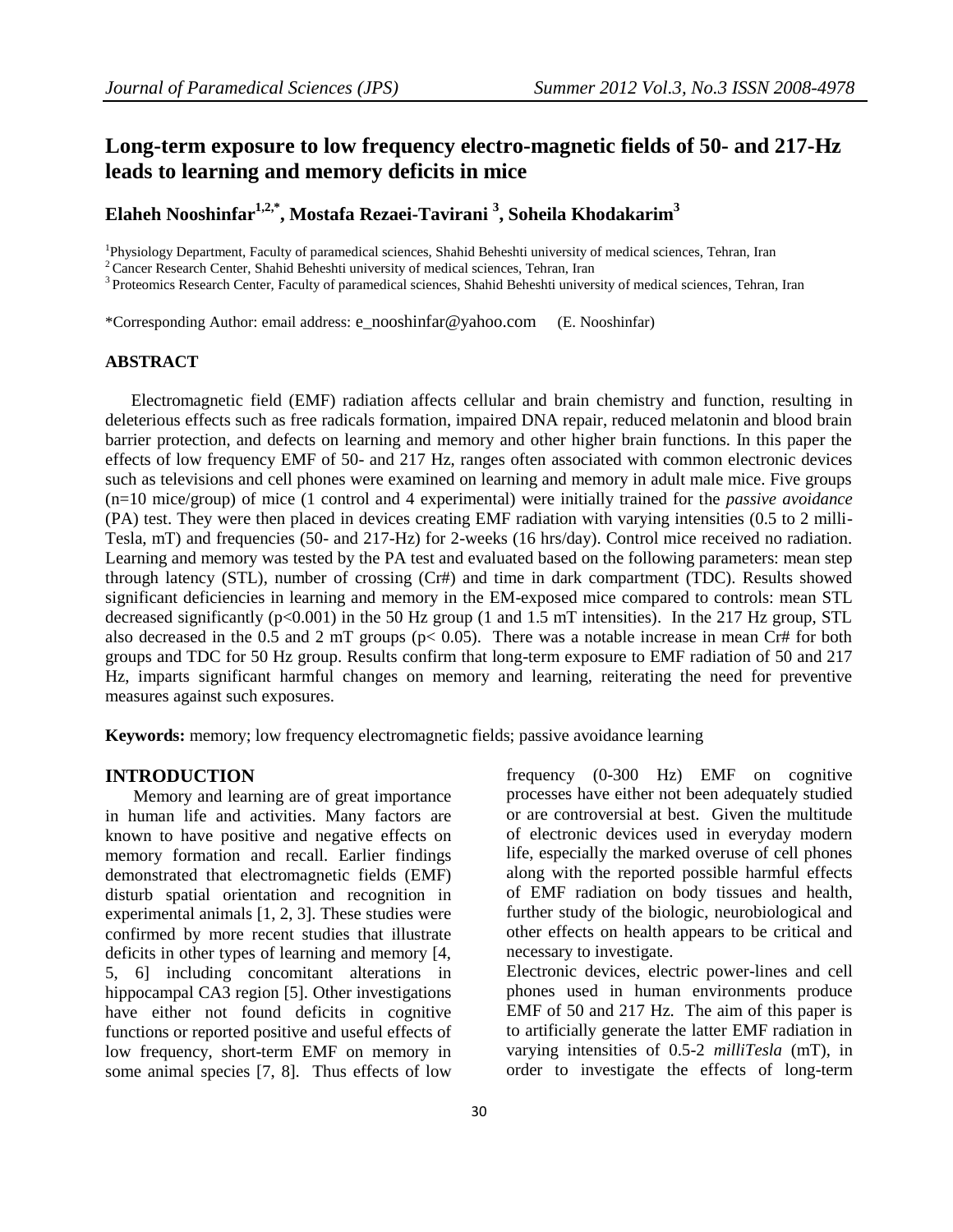exposure on the central nervous system in experimental animals to said devices. In particular, we focus on learning and memory in mice using the well-known passive-avoidance learning (PA) testing system and the associated quantitative parameters: *step through latency* (STL), *time in dark compartment* (TDC) and the *number of crossings (Cr#)*. It is anticipated that the results of this investigation will help elucidate the effects of EMF on learning and memory and help increase our understanding of the consequences of such effects. We hope this information will allow for the development of better methods to provide protection for the human body and brain from harmful exposure to these particular types and levels of radiation.

# **MATERIALS AND METHODS**

### *Equipment and devices*

Experimental animals were exposed to various EMF's of varying frequencies and intensities produced by an EMF generator apparatuses consisting of 2 Helmholtz coils, 60 cm in diameter, and a pulse generator device with differential frequencies and intensities. The devices used in this study were manufactured locally and tested for delivery of appropriate EMF, frequency and intensity by local engineers at Shahid Beheshti University.(after calibration for intensity and frequency ,The apparatus evaluated and certified for accuracy) .The Experimental mice were carefully exposed to these devices under the specific conditions detailed below**.** 

### *Animals*

Animals used in this study were healthy adult (5 weeks) male NMRI mice obtained from the animal colony of the Neuroscience Research Center in Shahid Beheshti University of Medical Sciences, Tehran, Iran.

# *Bioethics of animal care*

This project was performed in the research laboratories of Shahid Beheshti University of Medical Sciences and adhered to the standards and specifications of international conventions on animal testing and care required in experimental studies. The project was approved by the Shahid Beheshti University of Medical Sciences

# Committee on Bioethics and Animal Care.

# *Experimental design*

Ninety adult male mice were divided into 3 major groups: one control  $(N=10)$  and 2 experimental (N=40 per group). The first experimental group was divided into 4 "intensity" subgroups  $(N=10/\text{group})$  of varying exposure intensities  $(0.5,$ 1.0, 1.5, 2.0 mT), each of which were exposed to EMF radiation of 50 Hz for 16 hrs per day for 2 weeks (15 days). The second experimental group was divided in the same manner of subgroups as was done in group 1, both in terms of intensity subgroups and animal number  $(N=10)$  with the exception that they were exposed to EMF radiation of 217 Hz, for 16 hrs per day for 15 days. The third group  $(N=10 \text{ mice})$  served as the non-exposed control group. This group was placed in the same equipment as were groups 1 and 2 but the devices were not allowed to run, therefore, producing no electromagnetic radiation.

# *Testing for learning and memory*

In our experiments, each PA test had 3 sections: adaptation, acquisition (producing shock) and recall. Prior to experimentation, all animals were pre-trained to adapt to the PA testing system, in order to assess the status of animal learning and memory functions following EMF exposure. The PA testing system allows for the quantitative measurement of memory recall used in the learning and memory of learned tasks, once an animal has learned how to avoid danger. To do so, each animal was placed in an *I-maze apparatus* to measure memory. Under these conditions, animals learned that if they entered the dark chamber of the apparatus, they received a shock. By employing this method, memory was tested one day later by the amount of time delay they showed before stepping into the dark chamber (STL, step through latency).

The animal's behavior was initially monitored for 600 sec and the time delay to step into the dark chamber was measured (STL = step through latency) as an index of memory. Average delay time (STL) was computed for each experimental subgroup and compared to the control group average. In addition to STL, two other quantitative parameters of the PA system were tested: TDC (*time in dark compartment)* and the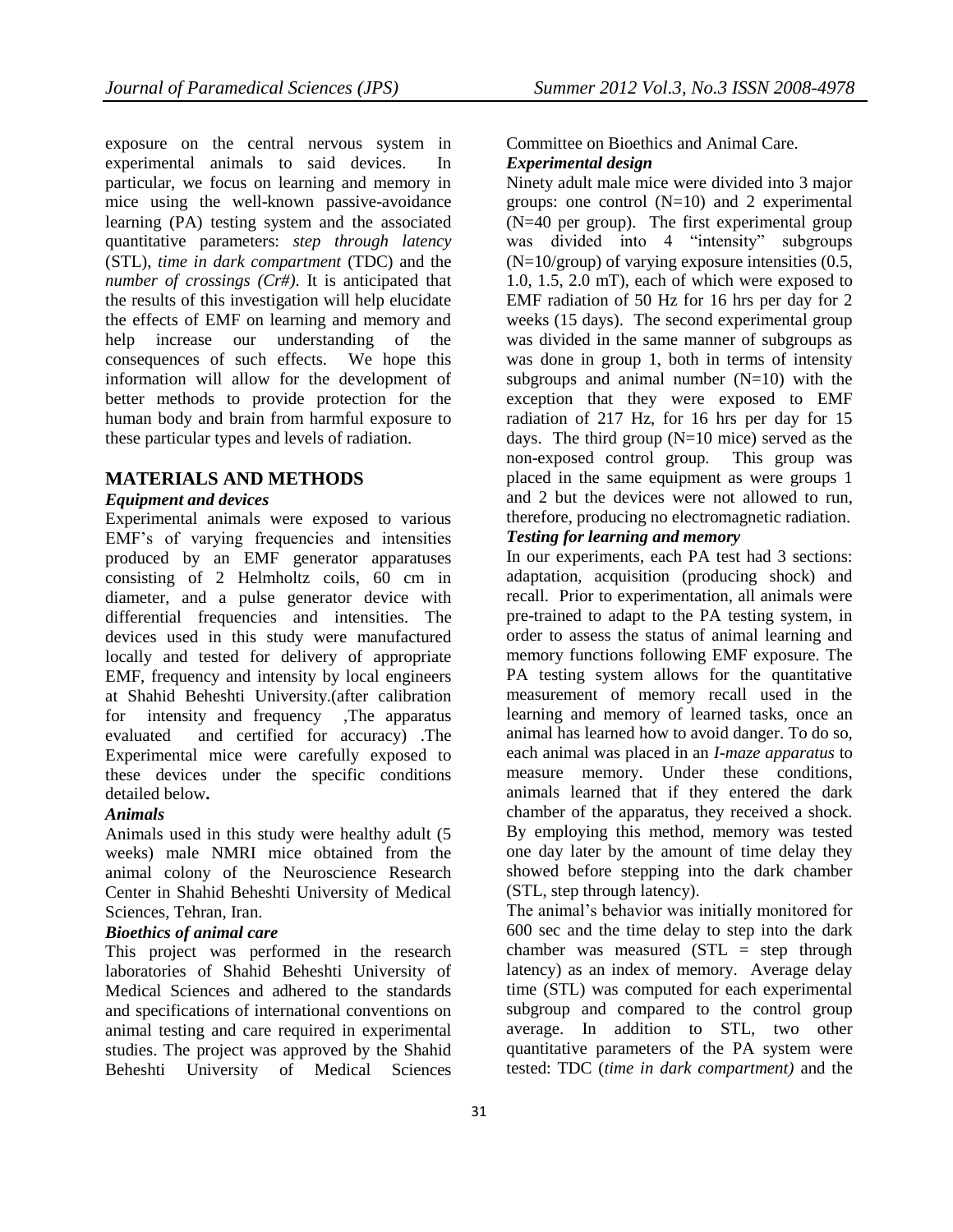*Cr# (number of crossing between the light and dark chambers)*. After completion of the experimental exposures to EMF (no exposure for the control group), each animal from the control and experimental groups was individually tested for learning and memory function via the PA testing system and its associated quantitative parameters (see above).

### *Statistical analysis*

To determine the statistical significance of differences the means of STL and TDC between the control and experimental groups, the test of "one way analysis of variance" (ANOVA) was employed that they followed by Dunnett's test for multiple comparison, as a post hoc test. The significance level was set at  $P < 0.05$ . For Cr#, statistical significance between the control and experimental groups was identified by Kruskal-Wallis test with post-hoc Mann-Whitney U tests with Bonferroni correction . A p-value of less than 0.05 was considered to indicate statistical significance, except when Bonferroni's correction for Mann-Whitney U tests was applied. In this situation, a p-value of less than 0.005 was considered to indicate statistical significance.

# **RESULTS**

The results of this study revealed noteworthy differences between the learning and memory performance of the experimental and control groups. However, the intensity and direction of the effects was highly dependent on frequency of EMF radiation fields as well as on the concentration of the radiation.

Table 1 shows in the 50 Hz exposed group that there is the statistical significant difference of STL, TDC and Cr# between the control and experimental groups  $(p<0.001)$ . In the 217 Hz exposed group, it has not observed any significant difference of TDC between the control and experimental groups, but there is the statistical significant difference of STL and Cr# between the control and experimental groups ( $p = 0.024$  and  $p= 0.018$ , respectively).

Figure 1 reveals that the mean STL values in the 50 and 217 Hz exposed group. In the 50 Hz exposed group ( representing most electronic home devices and electric cables), according to

the results of Dunnett's test, the significant difference was observed between 1 mT field subgroup and control group (105.6 and 464.8,  $p <$ 0.001 ) and 1.5 mT field subgroup and control group (155.6 and 464.8,  $p = 0.002$ ). In the 217 Hz exposed group (representing cell phone Hz fields in Iran), according to the results of Dunnett's test, the significant difference was observed between 2 mT field subgroup and control group (186.2 and 464.8,  $p = 0.028$ ) and 0.5 mT field subgroup and control group (141.9 and 464.8,  $p = 0.011$ ).

Figure 2 shows that the mean Cr# values in the 50 and 217 Hz exposed group. In the 50 Hz exposed group, according to the results of Mann-whitney test, the significant difference was observed between 1 mT field subgroup and control group  $(7.1 \text{ and } 1.8, \, p = 0.001)$ . In the 217 Hz exposed group, according to the results of Mann-whitney test, the significant difference was observed between 2 mT field subgroup and control group  $(6.7 \text{ and } 1.8, \text{ p} = 0.002)$ . Figure 3 reveals that the mean TDC values in the 50 and 217 Hz exposed group. In the 50 Hz exposed group, according to the results of Dunnett's test, the significant difference was observed between 1 mT field subgroup and control group (127.6 and 24, p <0.001 ). In the 217 Hz exposed group, there was not any significant relationship between TDC and varying exposure intensities based on one-way ANOVA.

Table 1.differences of STL, TDC and Cr# between the control and experimental groups in the 50 and 217Hz exposed groups.

| $\mathbf{u}$ $\mathbf{v}$ $\mathbf{v}$ $\mathbf{v}$ $\mathbf{v}$ $\mathbf{v}$ $\mathbf{v}$ $\mathbf{v}$ $\mathbf{v}$ $\mathbf{v}$ $\mathbf{v}$ $\mathbf{v}$ $\mathbf{v}$ $\mathbf{v}$ $\mathbf{v}$ $\mathbf{v}$ $\mathbf{v}$ $\mathbf{v}$ $\mathbf{v}$ $\mathbf{v}$ $\mathbf{v}$ $\mathbf{v}$ $\mathbf{v}$ $\mathbf{v}$ $\mathbf{$ |            |                    |                     |                 |
|------------------------------------------------------------------------------------------------------------------------------------------------------------------------------------------------------------------------------------------------------------------------------------------------------------------------------------|------------|--------------------|---------------------|-----------------|
| Hz                                                                                                                                                                                                                                                                                                                                 |            | <b>Test</b>        | <b>Statistics</b>   | <i>p</i> -value |
| 217                                                                                                                                                                                                                                                                                                                                | <b>TDC</b> | <b>ANOVA</b>       | $1.296^{E}$         | $0.27^{ns}$     |
|                                                                                                                                                                                                                                                                                                                                    | <b>STL</b> | <b>ANOVA</b>       | $3.109^{\text{ft}}$ | 0.024           |
|                                                                                                                                                                                                                                                                                                                                    | Cr#        | Kruskal-<br>Wallis | $11.977^{\epsilon}$ | $0.018*$        |
| 50                                                                                                                                                                                                                                                                                                                                 | <b>TDC</b> | <b>ANOVA</b>       | $10.146^{\text{f}}$ | **<br>< 0.001   |
|                                                                                                                                                                                                                                                                                                                                    | <b>STL</b> | <b>ANOVA</b>       | $10.913^{2}$        | < 0.001         |
|                                                                                                                                                                                                                                                                                                                                    | Cr#        | Kruskal-<br>Wallis | $28.129^{\text{e}}$ | **<br>< 0.001   |

€ Chi-square statistics

£ F statistics

\* p<0.05

 $p<0.01$ 

<sup>ns</sup> not significant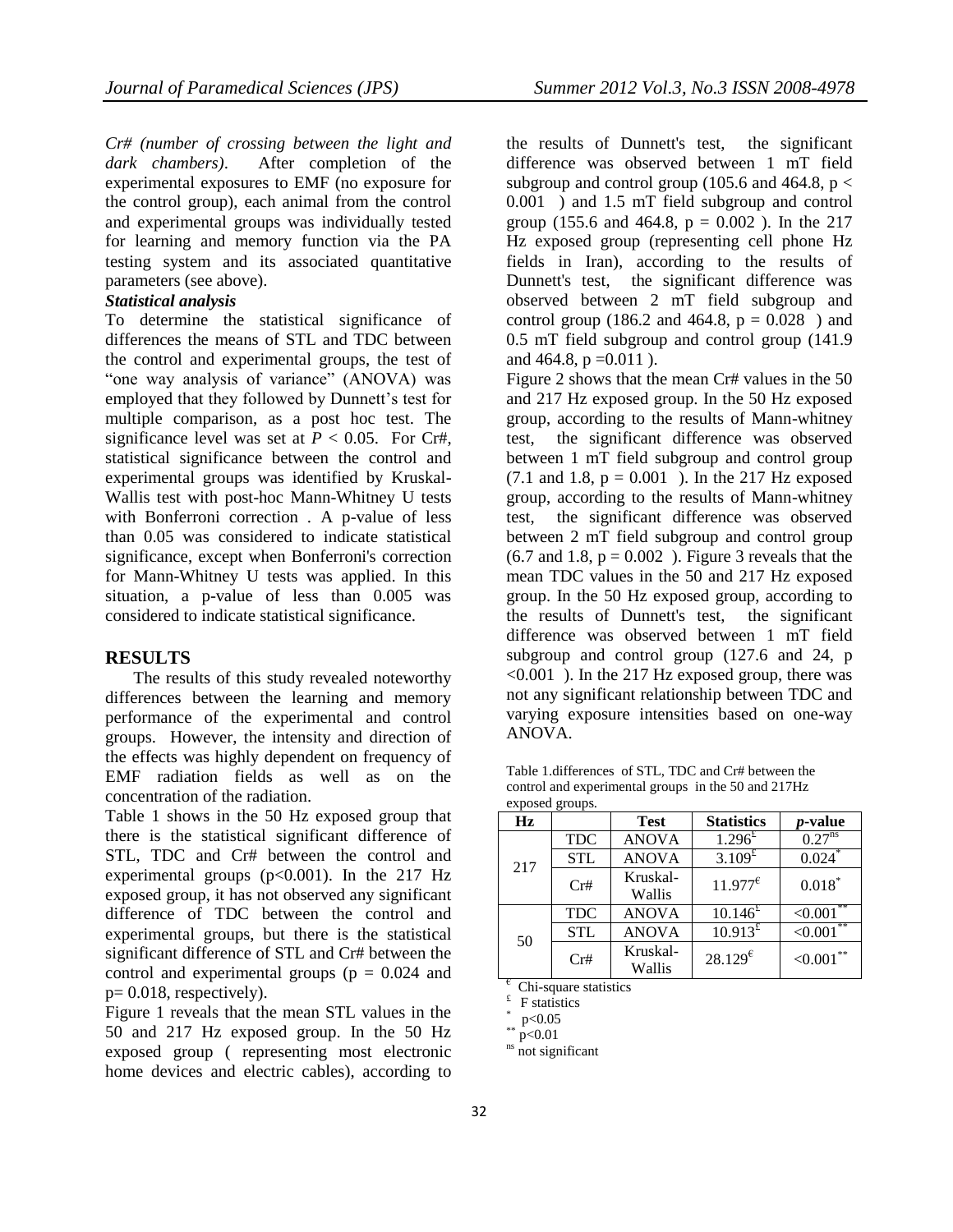

**Figure 1.** Effects of EM radiation with 50 and 217 Hz frequency and intensities of 0.5, 1, 1.5 and 2 mT on performance of adult mice in the passive avoidance test of memory, specifically the time delay in stepping into dark chamber (STL, step through latency). Note that the STL in the experimental subgroup of 1 and 1.5 mT( with 50 Hz frequency )decreased significantly(p<0.001) compared to control animals ( ANOVA,Dunnett's test). with 217 Hz frequency although all four experimental subgroups showed decreases in their mean STL values, only those of the 0.5 and 2.0 mT

subgroups showed significant decreases  $(p<0.05)$ respectively, compared to control animals(

ANOVA,Dunnett's test).

#### **DISCUSSION**

The results of this study delineate that certain injurious effects on memory function does occur in mice as a result of exposure to low frequency EMF, confirming many previously conducted studies in mice [1-3]. The results also support more recent studies suggesting deficits in learning and memory in mice and rats [4-6]. However, there have been other studies that did not find deficits in cognitive function in other animal species; in some other cases, investigators have actually reported *positive* effects of low frequency, short-term EMF on memory [7, 8]. Our findings of the harmful effects on memory, particularly in the 50- and 217 Hz frequency

**Figure 2.** Effects of EM radiation with 50 and 217 Hz frequency and intensities of 0.5, 1, 1.5 and 2 mT on performance of adult mice in the passive avoidance test of memory, specifically the number of crossings (Cr#) between the dark and light chambers. Note that with 50 Hz frequency only the 1.0 mT intensity subgroup animals showed highly significant increases in mean Cr #values , (p<0.005) respectively compared to control unexposed mice( Mannwhitney test).

with217 Hz frequency all four intensity experimental subgroups showed increases in this parameter but the mean values of Cr# of 2.0 mT subgroups showed significant increases (p<0.005) respectively, compared to control animals( Mann-whitney test).

ranges, are alarming in view of the fact that low frequency radiation ranges are associated with many electronic apparatuses regularly used by humans, such as televisions and in particular cell phones. This issue together with the excessive use of such devices, not just in modern urban environments but also in rural and less developed areas of the world, stirs immense cause for concern. To elucidate the background of these techno-social matters and determine the biologic foundations of these effects, we will review some of the most important findings and what these findings reveal. Many investigations have indicated that EMF of low Hz, similar to those that we utilized in our study, which are similar to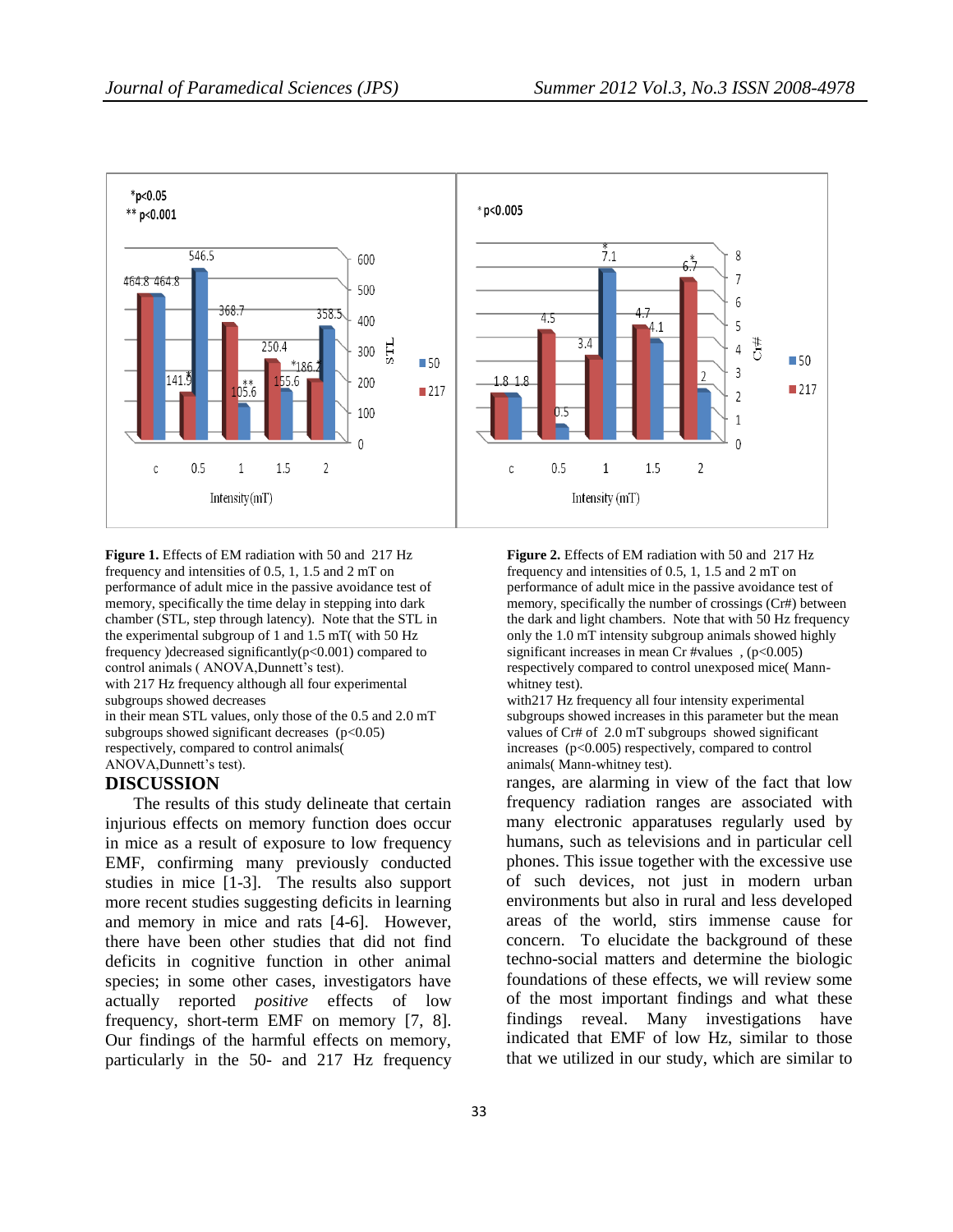those associated with the use of home and office electronic devices, appears to have considerable harmful biologic effects. At the cellular level, EMF radiation causes disturbances in



**Figure 3.** Effects of EM radiation with 50 and 217 Hz frequency and intensities of 0.5, 1, 1.5 and 2 mT on performance of adult mice in the passive avoidance test of memory, specifically the amount of time spent in the dark chamber (TDC). Note that with 50 Hz frequency only the 1.0 mT intensity subgroup of experimental mice showed highly significant increases in the mean values of TDC  $(p<0.001)$ respectively compared to non-exposed control animals( Dunnett's test).

With the217 Hz frequency all four of the experimental intensity subgroups showed increases but there was not any significant relationship between TDC and varying exposure intensities based on one-way ANOVA.

Indeed a recent study by Chen et al. (2011) found that exposure of mice to EMP (electromagnetic pulses) significantly decreased associative learning in mice; interestingly administration of antioxidants acted as an effective protective agent from EMP exposure, indicating increases in oxidative stress and damage in the brain by EMP exposure [6]. At the tissue and whole body levels, long-term exposure to such fields has even led to the induction of cancers including leukemias and lymphomas in rodents [10, 21]. Also reported are significant increases in body weight and growth of rat pups [22]. Exposure to pulsatile radiation has effects on bone cells [23], including changes in shape and differentiation of osteoblasts [17].

proliferation of oral cells [18], cellular DNA damage [19], cellular differentiation [17,18], programmed cell death (apoptosis) [20] and formation of free radicals in cells [21].

Other investigations have shown a positive influence of exposure to EMV on the brain and cognitive effects. Thus 20 min of exposure to an EMF of 4  $\mu$ T intensity improved spatial memory and learning [9]. Similarly, low frequency EMF exposure increased animal mobility by increasing the activity of brain dopamine receptors [11]. A report by Mostafa et al. [12] showed that low

frequency EMF with 2 G intensity caused changes in memory and plasma corticosterone levels. Also Shupak et al. [13] found that low frequency EMF radiation can help overcome addiction to morphine painlessly.

EM fields produced by cell phones exert effects on the central nervous system, influencing EEG and other bioelectric potentials originating in the brain [14]. In 2008, Fu and collaborators showed that low frequency EMF significantly alters spatial memory in mice [15]. This is confirmed by similar studies showing that exposure to 50 Hz EMF has deleterious effects on spatial memory [1, 24]. Indeed chronic exposure to EMF of 60 Hz decreases memory [3]. In particular, spatial memory is deleteriously altered following 10 days of exposure to such fields. On the other hand, a 2001 report showed that subjecting rats to EMF of 50 Hz for 45 minutes with various intensities had no discernible effect on object recognition and memory [16]. Similarly, according to Dubreuil et al. (2003), placing heads of mice in EMF of GSM900 cell phones had no effect on spatial memory, measured by various methods [25].

In contrast, Hardell et al. (2008) reported on a meta-analysis of 10-year-long study on the effects of cell phone users, and found a significant relationship with brain tumors [26], confirming an earlier 1999 study and review which had concluded that low frequency EMF radiation, associated with cell phones, was considered a risk factor for brain tumors and other brain pathologies [27]. On the other hand, some studies have indicated that EMF of 50 Hz has no significant effects on spatial memory [28] and that short-term immediate exposure can actually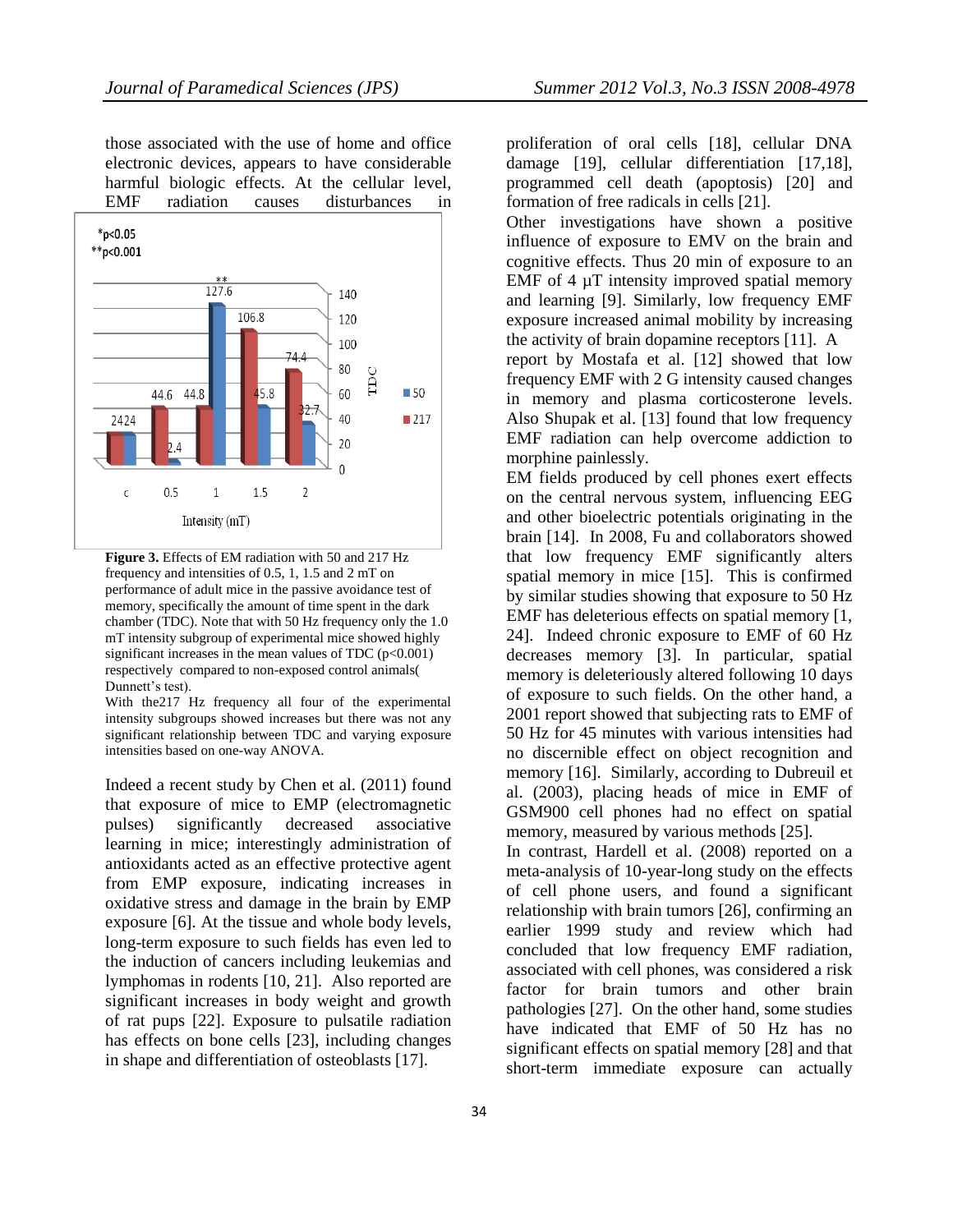increase spatial memory in deer mice and meadow voles [7, 8].

Thus the deleterious effects of exposure to low frequency (ELF:0-300) EMF on cognitive functions may appear to be somewhat controversial. However, it has been indicated that the differences in results may be due to the implementation of different behavioral methods, use of different EMF intensities ,the threshold intensity and other differences in the methods of exposing animals to such radiation fields.

Other factors such as rewards (e.g. giving a positive reinforcement) and punishments (negative reinforcement of animals, e.g. falling in water) may also affect the direction of observed effects on memory [15]. One study that illustrates this has shown that twelve days of exposing mice to 20 and 50 Hz fields increased the preference for morphine-conditioned placement. This may be due to the specific factors relating to the use of morphine as reinforcement [13].

# **CONCLUSION**

The present study confirms a large number of investigations reviewed here claiming that exposure to low frequency EMF radiation associated with cell phones and televisions does have a harmful effect on learning and memory.

## **REFERENCES**

1. Sienkiewicz ZJ, Haylock RGE, Saunders RD. Deficits in spatial learning after exposure of mice to a 50 Hz magnetic field. Bioelectromagnetics 1998; 19(2):79-84.

2. Lai H. Spatial learning deficit in the rat after exposure to a 60 Hz magnetic field.

Bioelectromagnetics 1996; 17:494-96.

3. Lai H, Carino MA, Ushijima I. Acute exposure to a 60 Hz magnetic field affects rats' water-maze performance. Bioelectromagnetics 1998; 19:117- 22.

4. Ntzouni MP, Stamatakis A, Stylianopoulou F, Margaritis LH. Short-term memory in mice is affected by mobile phone radiation. Pathophysiol 2011; 18(3):193-9,

5. Narayanan SN. Kumar RS. Potu BK. Nayak S. Bhat PG. Mailankot M. Effect of radio-frequency electromagnetic radiations (RF-EMR) on passive

With the ever increasing use of cell phones, televisions and other electronic devices, the possibility of exposure to low frequency EMF radiation and the resulting harmful effects is increasing. Specifically, the various effects on the brain including: changes in its electrical activity, energy metabolism, molecular genetic effects, neurotransmitter balance, cognitive functions, sleep patterns and the development of brain disorders such as tumors has been recognized. In addition, health risks associated with the increased use of cell phones in public places appears to be escalating as people are unknowingly, indirectly and inadvertently being exposed to this harmful radiation just by being present in crowded public places [29].

## **ACKNOWLEDGEMENTS**

 This project was supported by a grant from the Shahid Beheshti University of Medical Sciences, Tehran, Iran, where all experiments were conducted. The authors are grateful to Prof. Esmail (Essie) Meisami and Dr. Chester M. Brown of the Dept. of Molecular and Integrative Physiology and the Neuroscience Program, University of Illinois at Urbana-Champaign for reading the manuscript of this paper and for their constructive comments and suggestions.

avoidance behaviour and hippocampal morphology in Wistar rats. Upsala J Med Sci. 2010; 115(2):91-6.

6. Chen YB, Li J, Liu JY, Zeng LH, Wan Y, Li YR, et al. Effect of electromagnetic pulses (EMP) on associative learning in mice and a preliminary study of mechanism. Inter. J. Rad. Biol. 2011; 87:1147-54.

7. Kavaliers M, Eckel LA, Ossenkopp KP. Brief exposure to 60 Hz magnetic fields improves sexually dimorphic spatial learning performance in the meadow vole, *Microtus pennsylvanicus*. J Comp Physiol A 1993; 173(2):241-48.

8. Kavaliers M, Ossenkopp KP, Prato FS, Innes DGL, Galea LAM, Kinsella DM, et al. Spatial learning in deer mice: sex differences and the effects of endogenous opioids and 60 Hz magnetic field. J Comp Physiol A 1996; 179(5):715-24.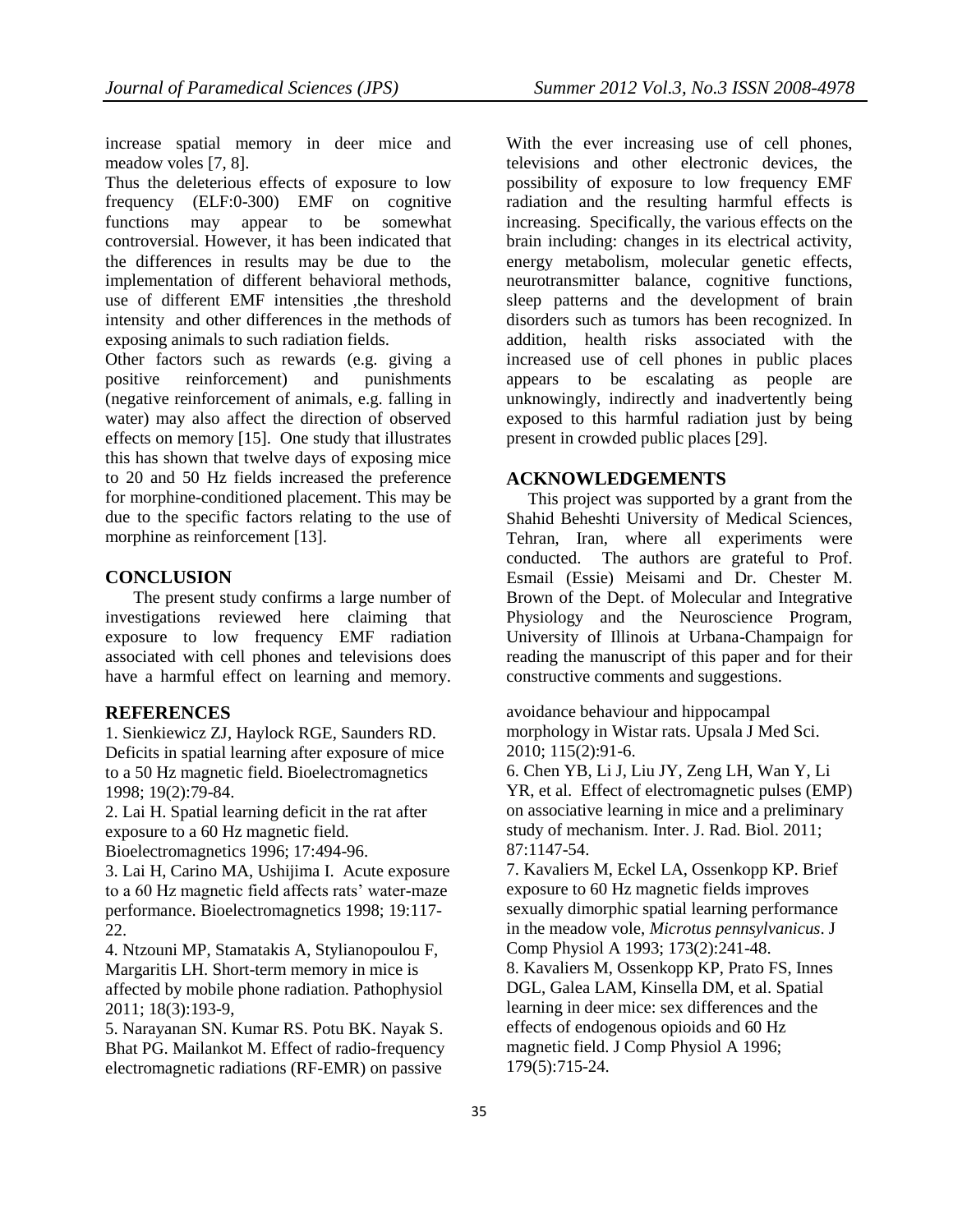9. Tehranipour M, Kafaee M. Effect of exposure to extremely low-frequency magnetic field of 4 µT intensity on spatial memory and learning in mice. J Biol Sci 2010; 10:67-70.

10. [Boorman GA,](http://www.ncbi.nlm.nih.gov/pubmed?term=%22Boorman%20GA%22%5BAuthor%5D) [Rafferty CN,](http://www.ncbi.nlm.nih.gov/pubmed?term=%22Rafferty%20CN%22%5BAuthor%5D) [Ward JM,](http://www.ncbi.nlm.nih.gov/pubmed?term=%22Ward%20JM%22%5BAuthor%5D) [Sills](http://www.ncbi.nlm.nih.gov/pubmed?term=%22Sills%20RC%22%5BAuthor%5D)  [RC.](http://www.ncbi.nlm.nih.gov/pubmed?term=%22Sills%20RC%22%5BAuthor%5D) Leukemia and lymphoma incidence in rodents exposed to low-frequency magnetic fields. Rad Res 2000; 153 (511 Suppl): 627-36.

11. Shin EJ, Ji HJ, Hyun JK, Jang CG, Yamada K, Nabeshima T, et al. Exposure to extremely low frequency magnetic fields enhances locomotor activity via activation of dopamine D1-like receptors in mice. J Pharmacol Sci 2007; 105:367-71

12. Mostafa RM, Mostafa YM, Ennaceur A. Effect of exposure to extremely low-frequency magnetic field of 2 G intensity on memory and corticosterone level in rats. Physiol Behav 2002; 76:589-95.

13. Shupak NM, Hensel JM, Cross-Mellor SK, Kavaliers M, Prato FS, Thomas AW. Analgesic and behavioral effects of a 100 microT specific pulsed extremely low frequency magnetic field on control and morphine treated CF-1 mice. Neurosci Lett 2004; 354: 30-3.

14. Sinczuk-Walczak H, Bortkiewicz A., Zmyslony M. Some aspects of the effects ofelectromagnetic fields generated by mobile phones on the nervous system. Medycyna Pracy 2004; 55:435-8.

15. Fu Y, Wang C, Wang J, Lei Y, Ma Y. Longterm exposure to extremely low frequency magnetic field impairs spatial recognition memory in mice. Clin Exper Pharmacol Physiol 2008;

35(7):797-800.

16. Sienkiewicz ZJ, Bartram R, Haylock RGE, Saunders RD. Single, brief exposure to a 50 Hz magnetic field does not affect the performance of an object recognition task in adult mice.

Bioelectromagnetics 2001; 22:19-26.

17. Tsai MT, Chang WH, Chang K, Hou RJ, Wu TW. Pulsed electromagnetic fields affect osteoblast proliferation and differentiation in bone tissue engineering. Bioelectromagnetics 2007; 28:519-28.

18. Manni V, Lisi A, Rieti S, Serafino A, Ledda M, Giuliani L, et al. Low electromagnetic field

(50Hz) induces differentiation on primary human oral keratinocytes (HOK). Bioelectromagnetics 2004; 25:118-26.

19. [Wolf FI,](http://www.ncbi.nlm.nih.gov/pubmed?term=%22Wolf%20FI%22%5BAuthor%5D) [Torsello A,](http://www.ncbi.nlm.nih.gov/pubmed?term=%22Torsello%20A%22%5BAuthor%5D) [Tedesco B,](http://www.ncbi.nlm.nih.gov/pubmed?term=%22Tedesco%20B%22%5BAuthor%5D) [Fasanella S,](http://www.ncbi.nlm.nih.gov/pubmed?term=%22Fasanella%20S%22%5BAuthor%5D) [Boninsegna A,](http://www.ncbi.nlm.nih.gov/pubmed?term=%22Boninsegna%20A%22%5BAuthor%5D) [D'Ascenzo M,](http://www.ncbi.nlm.nih.gov/pubmed?term=%22D%27Ascenzo%20M%22%5BAuthor%5D) et al. 50-Hz extremely low frequency electromagnetic fields enhance cell proliferation and DNA damage. Biochim Biophys Acta 2005; 1743:120-9.

20. [Ding GR,](http://www.ncbi.nlm.nih.gov/pubmed?term=%22Ding%20GR%22%5BAuthor%5D) [Nakahara T,](http://www.ncbi.nlm.nih.gov/pubmed?term=%22Nakahara%20T%22%5BAuthor%5D) [Hirose H,](http://www.ncbi.nlm.nih.gov/pubmed?term=%22Hirose%20H%22%5BAuthor%5D) [Koyama S,](http://www.ncbi.nlm.nih.gov/pubmed?term=%22Koyama%20S%22%5BAuthor%5D) [Takashima Y,](http://www.ncbi.nlm.nih.gov/pubmed?term=%22Takashima%20Y%22%5BAuthor%5D) [Miyakoshi J.](http://www.ncbi.nlm.nih.gov/pubmed?term=%22Miyakoshi%20J%22%5BAuthor%5D) Extremely low frequency magnetic fields and the promotion of H2O2-induced cell death in HL-60. Inter J Radiat Biol 2004; 80:317-24.

21. Simko M. Cell type specific redox status is responsible for diverse electromagnetic field effects. Curr Med Chem 2007; 14:1141-52.

22. Tabeie F, Bolouri B, Safari-Variani A, Nosaffa N. Effects of pulsed extremely low frequency magnetic fields on growth rate of mouse. Proc. 5th International Workshop on Biologic Effects of EMFs. 2008; SEP 28--OCT 2, Palermo, Italy.

23. Chang WH, Chen LT, Sun JS, Lin FH. Effect of pulse-burst electromagnetic field stimulation on osteoblast cell activities. Bioelectromagnetics 2004; 25:457-65.

24. Sienkewicz ZJ, Haylock RGE, Bartrum R, Saunders RD. 50 Hz magnetic field effects on the performance of a spatial learning task by mice. Bioelectromagnetics 1998; 19(8):486-93.

25. Dubreuil D, Jay T, Edeline JM. Head-only exposure to GSM 900-MHz electromagnetic fields does not alter rat memory in spatial and non-spatial tasks. Behav Brain Res 2003; 145:51- 61.

26. Hardell L, Carlberg M, Sodervist F, Hansson Mild K, Meta analysis of long-term mobile phone use and the association with brain tumors. Inter J Oncol 2008; 32:1097-1103.

27. Gurney JG, van Wijngaarden E. [Extremely](http://www.ncbi.nlm.nih.gov/pubmed/11550314)  [low frequency electromagnetic fields \(EMF\) and](http://www.ncbi.nlm.nih.gov/pubmed/11550314)  [brain cancer in adults and children: review and](http://www.ncbi.nlm.nih.gov/pubmed/11550314)  [comment.](http://www.ncbi.nlm.nih.gov/pubmed/11550314) Neuro Oncol 1999; 1(3):212-20. Review.

28. Sienkiewicz ZJ, Haylock RGE, Saunders RD. Acute exposure to power-frequency magnetic fields has no effect on the acquisition of a spatial